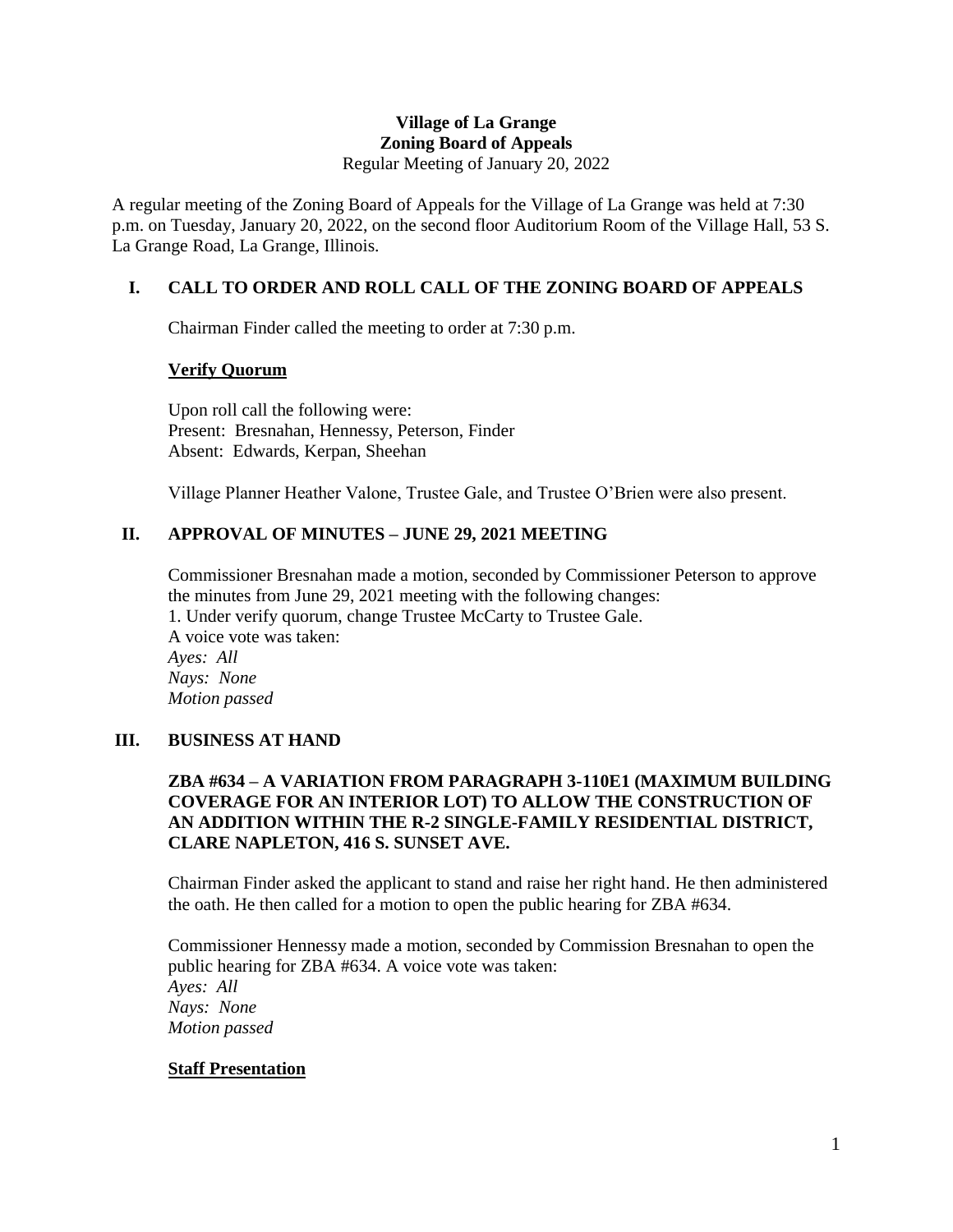Heather Valone, Village Planner, said the applicant has applied to put an addition on the rear of the house at 416 S. Sunset Avenue. The property is located mid-block and is located between Goodman and  $47<sup>th</sup>$  Street. The existing house is already over building coverage. The applicant came in and applied for an application to put on a larger addition on the back but at that time it was identified that the house was over building coverage. The applicant was told that she would need to apply for a variation or reduce the size and apply for an administrative adjustment. When the applicant came back in for the administrative adjustment, the building coverage was run and it was determined that the lot was over the 100 square feet that they could request through the administrative adjustment process. Any addition that they wanted to put on, regardless of size, would need a variation.

In the submittal packet, there was an error on the survey. The survey is recent and there is an area on the back where there is an extension of the roof. It is about seven feet deep and sits on posts and it is a covered rear porch based on the Zoning Code's definition of a porch. When staff was conducting their analysis they discovered through the architectural submittal that the porch was there and existing. In the agenda packet, a note as added to the plat of survey with this area and also an aerial photo was provided. It was then determined that the lot was even further over building coverage than originally thought. There is a maximum amount of relief that can be requested under the Zoning Code for variations. The maximum that can be requested is 30% building coverage. With the porch and their request, the applicant was going to be over the permitted 30% maximum the applicant needed to reduce the area by roughly 26 square feet. So it is now a 73 square foot addition that can be requested.

Mrs. Valone stated on the dais is the applicant's updated plans with the addition that has lost about a foot and a half to comply with the maximum requirement. She showed on the overhead where the addition is proposed. The applicant is also proposing to bring the lot into conformance in regards to lot coverage. In the R-2 District, lots are restricted to 25% of the total lot area that can be covered by buildings and then a 45% lot coverage maximum. As existing, the lot is over coverage. The house was originally built in 1957 and has not seen any major modifications to it. The pool and patio on the back were installed in the 1970s which predated the lot and building coverage standards. Through this project, the applicant is proposing to remove the pool area, patio, and walkways to bring the site into conformance with the maximum lot coverage. The site plan that is on the dais is how the resulting lot would appear from a building and lot coverage perspective.

There are a number of options for the Zoning Board for their recommendation which are found in the staff report. Staff has not received any advanced comments in regards to this public hearing.

Chairman Finder asked if there were any questions from the Commission for staff.

Commissioner Bresnahan asked what is the intent behind the difference of 25% and 30%.

Mrs. Valone said in the Village there are different single-family residential districts. The residential districts R-1 and R-2 are required to have larger lot sizes and larger minimum lot widths. Both the R-1 and R-2 are more restrictive on both building coverages. These zoning districts are more restricted and that is more likely due to the function of lot size. The larger the size of the lot then the larger the home, so it is more of a bulk scaling.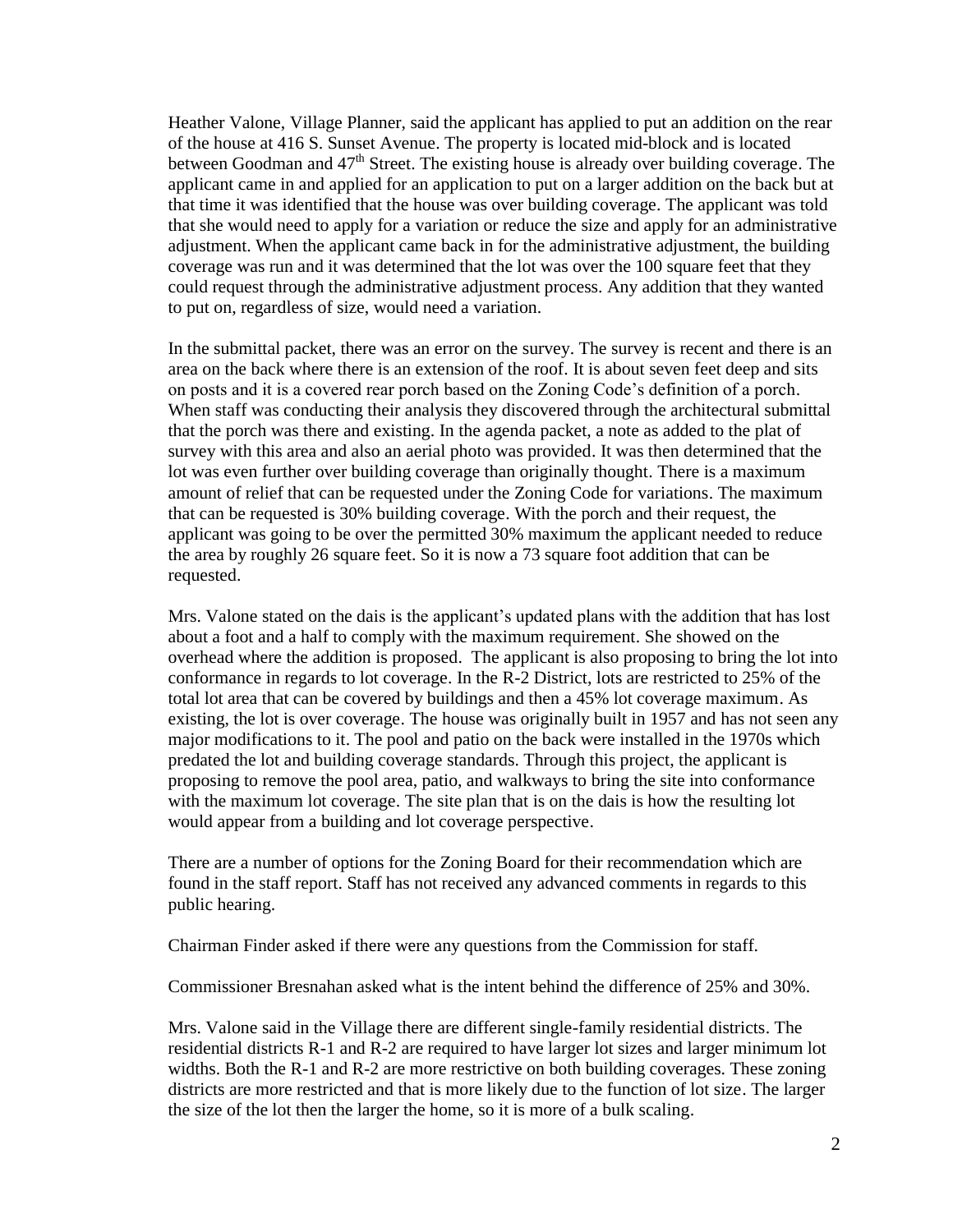Chairman Finder asked if there were any further questions for staff. None responded. He then asked the applicant to come forward and make a presentation.

#### **Applicant Presentation**

Clare Napleton, applicant, stated she and her husband purchased the home at 416 S. Sunset Avenue. The rear overhang on the back has been labeled by the Village as a porch. The definition of a porch is a one-story roofed structure attached to the face of the first floor of the building. She would like to focus on the word "attached". The word "attached" in the dictionary means to join, to connect, to adhere or fasten. When you walk up to a home or out the back where there is a home you would either walk-up stairs or downstairs to the backyard. The porch is usually attached to the house structure. She asks that the Commission consider that when you look at the definition and the pictures.

If it is considered a porch then she is allowed 73 square feet of a variance. She would argue that it is not a porch, but rather an eve under the definition in the code. The definition of an eve in the dictionary is "the edges of a roof or the underside of a roof". If you look at the documents provide, their home which was built in 1957, the roofline is continuous from the top to the bottom. There is a long extension or a part of the eve that is held up by posts because the eve is so large. It is not attached to anything like it was worded in the report. According to her architect, he wrote a letter stating that according to his professional opinion it is not considered a porch, but rather an eve. If this Commission decides it is an eve, then she would request the 100 square feet.

Mrs. Napleton said when the home was built in 1957 there were no rules or regulations regarding building coverage. The rules were put in the mid 2000's so she was at a disadvantage before this whole process started. She did provide to the Village a signed document from the neighbors in support of the addition. The neighbors were thankful that she and her husband were going to take the time to rehab the home which has not been touched since 1957. They neighbors are excited that they are not tearing down the home and putting up a two-story structure. This would conclude her presentation and she is available to answer any questions.

Chairman Finder asked if any of the Commissioners had any questions for the applicant.

Commissioner Peterson asked what is the flooring that is located under the eve.

Mrs. Napleton stated under the eve specifically they are going to put concrete there.

Chairman Finder asked if they need to define what is a porch and what is an eve at this hearing or has that been determined by staff.

Mrs. Valone said based on the definition from code and based on other variations, administrative adjustments, and other permits houses with similar features to this one have been treated as porches. When they are constructed like this, intended to be able to be occupied, they have been treated as porches.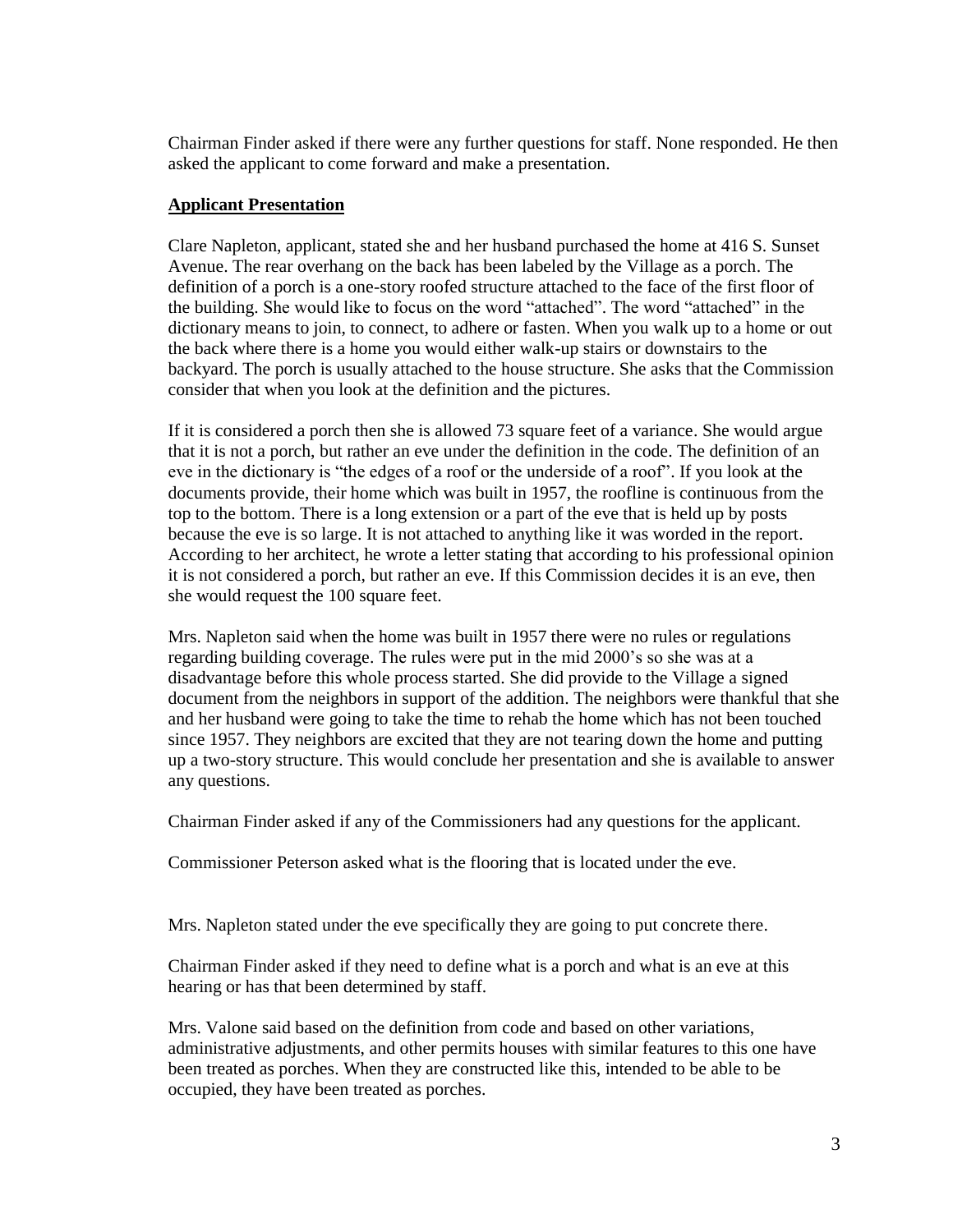Chairman Finder asked if the columns were structural columns with foundations under them.

Mrs. Napleton stated they do hold up the roofline.

Chairman Finder asked what is the 6692 Partners, LLC.

Mrs. Napleton said it is the company she has formed with her husband to purchase the home.

Chairman Finder asked if they were planning on occupying the home.

Mrs. Napleton stated that is correct.

Commissioner Bresnahan asked even if it was classified as an eve the existing structure would still be over the building coverage.

Mrs. Napleton said she is asking for 100 square feet but if it is classified as a porch then she is respectively requesting the 73 square feet.

Mrs. Valone stated code only allows her to ask up to 30% building coverage through a variation. If she is starting with the area as a porch then there is less area she can ask for the addition. With the porch, she can only request for the 73 square feet.

Chairman Finder clarified that the Village has deemed that it is a porch and they are not here to debate that. Chairman Finder stated they would be basing their decision on the variation standards. He asked if there were any of the standards that she would like to highlight.

Mrs. Napleton asked if they would consider that the home they purchased was not formed based on the codes that were put in place by the Village. There is no grandfathering or easy relief other than asking for the variance. They bought the home from the original owners and it has not been touched since 1957. The reason why they are asking for the 100 square feet is that there is no family room. The basement has 7-foot ceilings and their son is 6'4 so he cannot even go down there. The basement is more of a storage area rather than an area for a family room. They want to have an area off the kitchen for a small family room. Two rooms down is a sunken living room which is beautiful, but you want to be able to share space with the family off of the kitchen.

### **Public Comment**

Chairman Finder asked if there was anyone in the audience that wanted to speak in regards to the public hearing. None responded. He then called for a motion to close the public hearing.

Commissioner Hennessy called for a motion, seconded by Commissioner Peterson to close the public hearing for ZBA #634. A voice vote was taken: *Ayes: All Nays: None Motion passed*

### **Zoning Board of Appeals Discussion**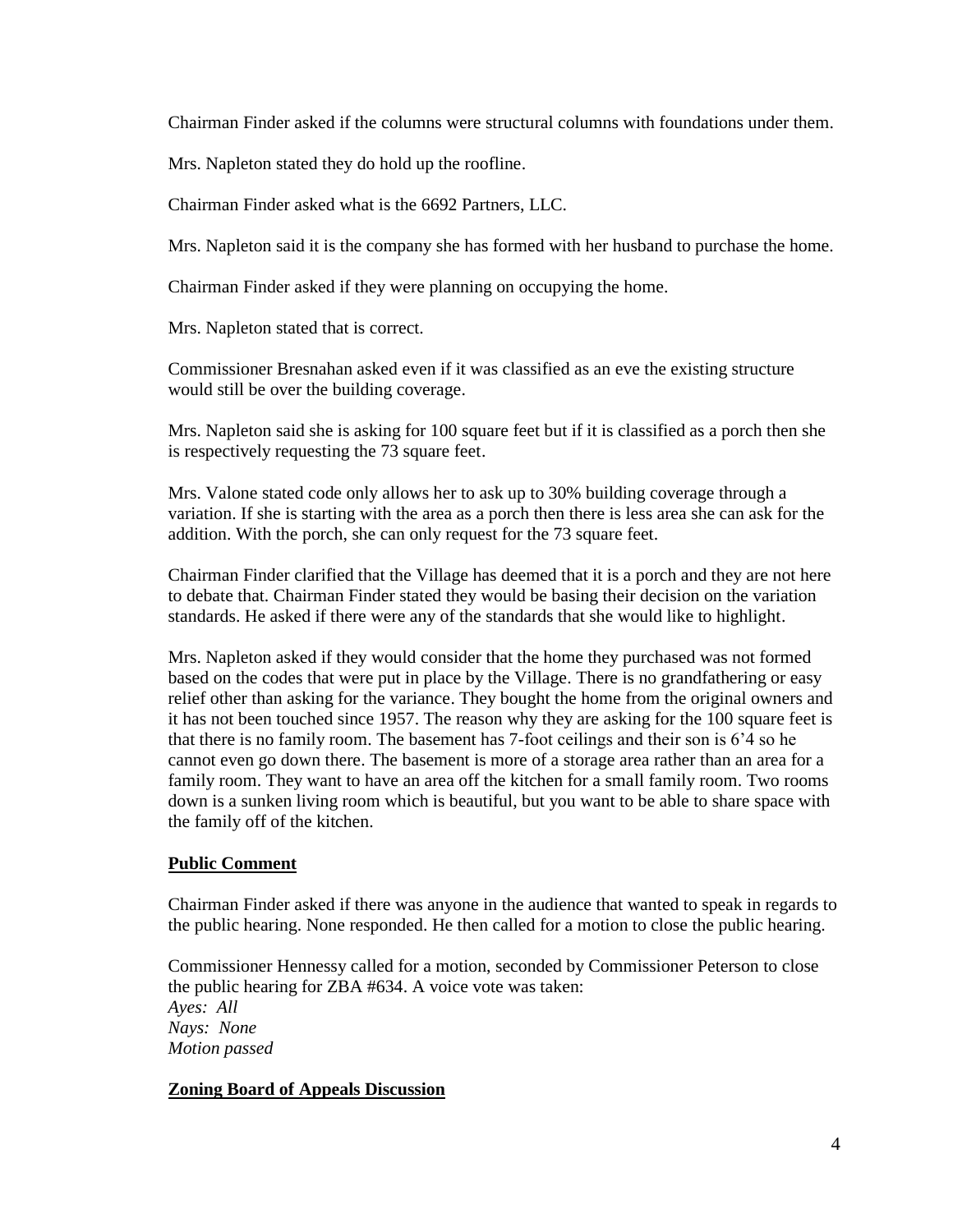Chairman Finder said they can go through the standards and make comments. He feels this is a typical standard lot for this zoning district.

Commissioner Bresnahan stated for unique physical condition and the denied substantial rights the layout of the house itself is unique. It was built before the building code coverage and trying to modernize the house and make it fit is very limited.

Commissioner Hennessy said the comment about the basement and the inability to accommodate family members would apply to standard four.

Commissioner Peterson stated she would also agree.

Commissioner Bresnahan said for standard number six he does not feel that allowing this variation would create a bulk concern.

Chairman Finder stated in his mind he thinks about the big rain events and maximizing impervious areas. They propose to reduce the lot coverage which helps that.

Commissioner Hennessy said for standard seven they are maintaining the essential character of the area. They are keeping the ranch home and not tearing it down and building a twostory home.

Chairman Finder stated standard eight is always the hard one.

Commissioner Bresnahan said he agrees. He asked what other remedy could there be besides reconfiguring the entire layout of the house. This might be the most reasonable approach.

Chairman Finder asked if they should have a condition that in exchange of approving the variation that the same amount of overage is taken off the maximum lot coverage.

Mrs. Valone stated the applicant has already indicated that they are going to remove structures to comply with the 45% maximum. Her plan is less than 45%. The Commission can make the recommendation for approval of the overage in building coverage because she is going to be at the 40% lot coverage and hold the lot to that. That would mean any other improvements that they want to do on the lot would be constrained to that 40%. That would limit their future outdoor projects and not allow them to use the total 45%. Any work that she is going to be doing to the property is going to require her to come into compliance with the 45%.

Chairman Finder said he does not think it is necessary then.

Commissioner Peterson stated she feels it would be a constraint.

Chairman Finder asked if there were any further comments or questions from the Commission. None responded. He then called for a recommendation.

#### **Zoning Board of Appeals Recommendation**